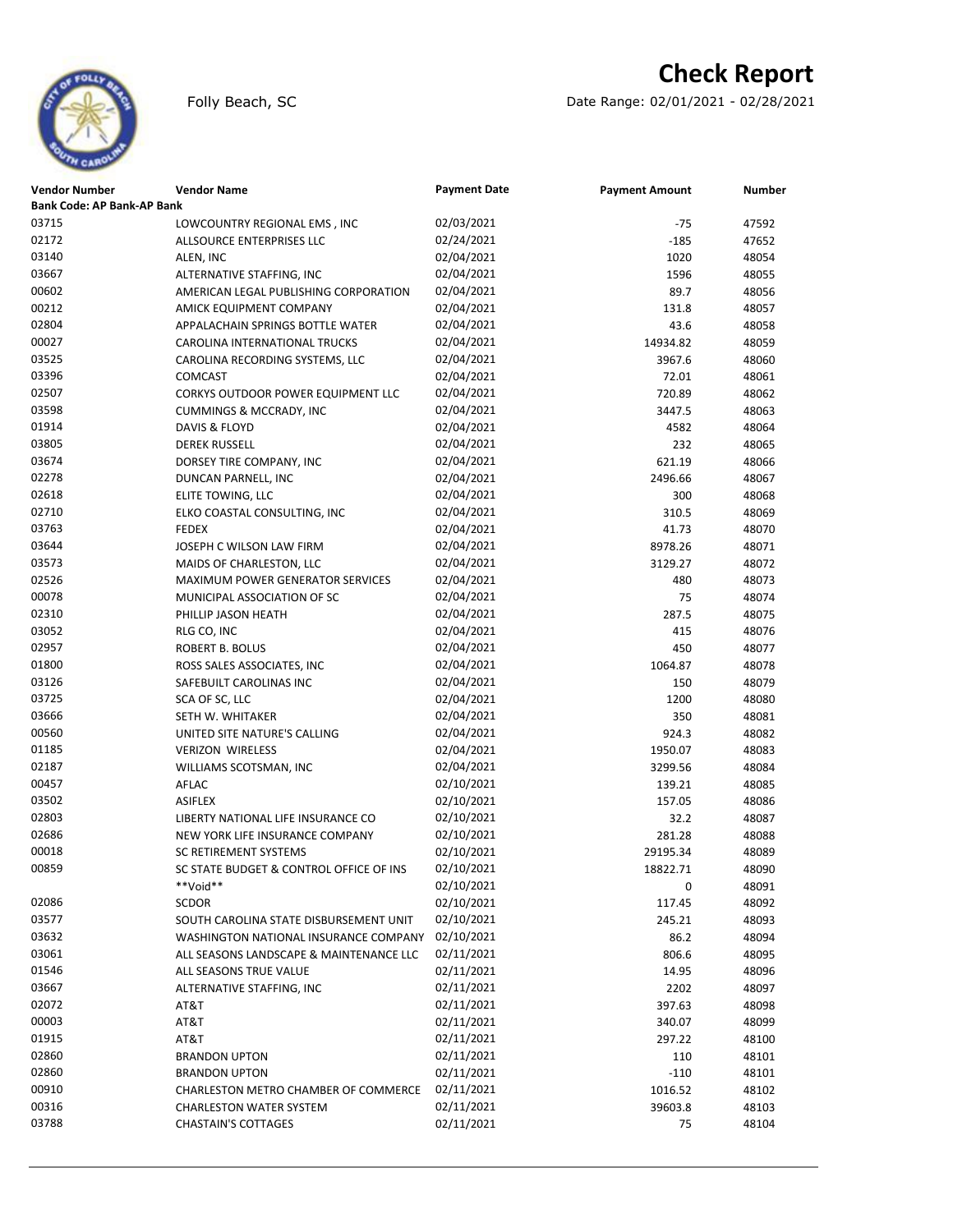### 3/12/2021 6:24:13 AM

# **Check Report Date Range: 02/01/2021 - 02/28/2021**

| <b>Vendor Number</b> | <b>Vendor Name</b>                    | Payment Date Payment Typ Payment Amount |          | <b>Number</b> |
|----------------------|---------------------------------------|-----------------------------------------|----------|---------------|
| 00070                | CITY OF FOLLY BEACH WATER DEPT        | 02/11/2021                              | 400.64   | 48105         |
| 03396                | <b>COMCAST</b>                        | 02/11/2021                              | 290.02   | 48106         |
| 01588                | CORE & MAIN LP                        | 02/11/2021                              | 2090.62  | 48107         |
| 03792                | <b>DENNIS SOITO</b>                   | 02/11/2021                              | 75       | 48108         |
| 03674                | DORSEY TIRE COMPANY, INC              | 02/11/2021                              | 671.89   | 48109         |
| 03751                | ELIZABETH S. WETMORE                  | 02/11/2021                              | 510      | 48110         |
| 03791                | <b>EMILY LOUISE NORMAN</b>            | 02/11/2021                              | 150      | 48111         |
| 01390                | JACK MOORE & ASSOCIATES INC.          | 02/11/2021                              | 2550.63  | 48112         |
| 00015                | JAMES ISLAND PSD                      | 02/11/2021                              | 31480.96 | 48113         |
| 00015                | JAMES ISLAND PSD                      | 02/11/2021                              | 10544.91 | 48114         |
| 03787                | JAY CHRISTOPHER BELL                  | 02/11/2021                              | 20       | 48115         |
| 03060                | JENNIFER STRINGER OBI                 | 02/11/2021                              | 4560     | 48116         |
| 00554                | LIBERTY FIRE PROTECTION, INC.         | 02/11/2021                              | 2421.89  | 48117         |
| 02982                | LOWCOUNTRY MULCH, INC                 | 02/11/2021                              | 1344.75  | 48118         |
| 03692                | <b>MAGGIE NIELSON</b>                 | 02/11/2021                              | 5216     | 48119         |
| 02831                | MATTHEW J. HLAVAC                     | 02/11/2021                              | 110      | 48120         |
| 03809                | MELESIA WALDEN                        | 02/11/2021                              | 18.66    | 48121         |
| 00462                | <b>MORELLI</b>                        | 02/11/2021                              | 202.5    | 48122         |
| 00078                | MUNICIPAL ASSOCIATION OF SC           | 02/11/2021                              | 809.36   | 48123         |
| 03542                | NESTLE WATERS NORTH AMERICA           | 02/11/2021                              | 186.07   | 48124         |
| 01105                | OVERHEAD DOOR CO. OF CHARLESTON       | 02/11/2021                              | 663      | 48125         |
| 03393                | PAUL J. LAIN                          | 02/11/2021                              | 6627.5   | 48126         |
| 00045                | PRIORITY LANDSCAPING                  | 02/11/2021                              | 250      | 48127         |
| 00016                | RICOH USA, INC                        | 02/11/2021                              | 302.04   | 48128         |
| 00016                | RICOH USA, INC                        | 02/11/2021                              | 446.62   | 48129         |
| 00016                | RICOH USA, INC                        | 02/11/2021                              | 260.63   | 48130         |
| 02957                | ROBERT B. BOLUS                       | 02/11/2021                              | 1150     | 48131         |
| 03789                | ROBERT NEIL OBRIEN, JR                | 02/11/2021                              | 75       | 48132         |
| 03283                | ROBERT R. WAGENBRENNER                | 02/11/2021                              | 800      | 48133         |
| 03812                | SANTEE AUTOMOTIVE, LLC                | 02/11/2021                              | 79498    | 48134         |
| 02160                | SC MUNI INSURANCE TRUST               | 02/11/2021                              | 16296    | 48135         |
| 00560                | UNITED SITE NATURE'S CALLING          | 02/11/2021                              | 477      | 48136         |
| 02787                | VIEO DESIGN LLC                       | 02/11/2021                              | 97       | 48137         |
| 03804                | WATER WORKS, INC                      | 02/11/2021                              | 972.62   | 48138         |
| 03625                | WM BUILDING ENVELOPE CONSULTANTS LLC  | 02/11/2021                              | 4874.69  | 48139         |
| 01926                | J MUSSELMAN CONTSTRUCTION, INC.       | 02/11/2021                              | 271690.2 | 48140         |
| 00015                | <b>JAMES ISLAND PSD</b>               | 02/12/2021                              | 149830   | 48141         |
| 02006                | <b>BB&amp;T FINANCIAL, FSB</b>        | 02/16/2021                              | 21143.76 | 48142         |
|                      | **Void**                              | 02/16/2021                              | 0        | 48143         |
|                      | **Void**                              | 02/16/2021                              | 0        | 48144         |
|                      | **Void**                              | 02/16/2021                              | 0        | 48145         |
|                      | **Void**                              | 02/16/2021                              | 0        | 48146         |
|                      | **Void**                              | 02/16/2021                              | 0        | 48147         |
| 02722                | ADAM D. YOUNG                         | 02/18/2021                              | 3925     | 48148         |
| 00342                | <b>ADVANCE AUTO PARTS</b>             | 02/18/2021                              | 22.82    | 48149         |
| 02172                | ALLSOURCE ENTERPRISES LLC             | 02/18/2021                              | 501.1    | 48150         |
| 03667                | ALTERNATIVE STAFFING, INC             | 02/18/2021                              | 1872     | 48151         |
| 00602                | AMERICAN LEGAL PUBLISHING CORPORATION | 02/18/2021                              | 2133.81  | 48152         |
| 03001                | <b>AQUATIC ANALYTICS LLC</b>          | 02/18/2021                              | 335      | 48153         |
| 01915                | AT&T                                  | 02/18/2021                              | 101.15   | 48154         |
| 02860                | <b>BRANDON UPTON</b>                  | 02/18/2021                              | 55       | 48155         |
| 00027                | CAROLINA INTERNATIONAL TRUCKS         | 02/18/2021                              | 564.5    | 48156         |
| 03764                | CRYSTAL WICKERSHAM                    | 02/18/2021                              | 25       | 48157         |
| 01914                | DAVIS & FLOYD                         | 02/18/2021                              | 6515     | 48158         |
| 03813                | DEPARTMENT OF THE NAVY                | 02/18/2021                              | 600      | 48159         |
| 00040                | <b>DOMINION ENERGY</b>                | 02/18/2021                              | 10296.2  | 48160         |
| 01787                | <b>EXPRESS ENTRANCE SERVICES</b>      | 02/18/2021                              | 6736.1   | 48161         |
| 02466                | <b>FRASIER TIRE SERVICE, INC</b>      | 02/18/2021                              | 964.31   | 48162         |
| 01553                | <b>GARY BROWN</b>                     | 02/18/2021                              | 175      | 48163         |
| 03731<br>03586       | <b>GO STORE IT FOLLY ROAD</b>         | 02/18/2021<br>02/18/2021                | 456      | 48164         |
|                      | JEFFREY GOUIN                         |                                         | 200      | 48165         |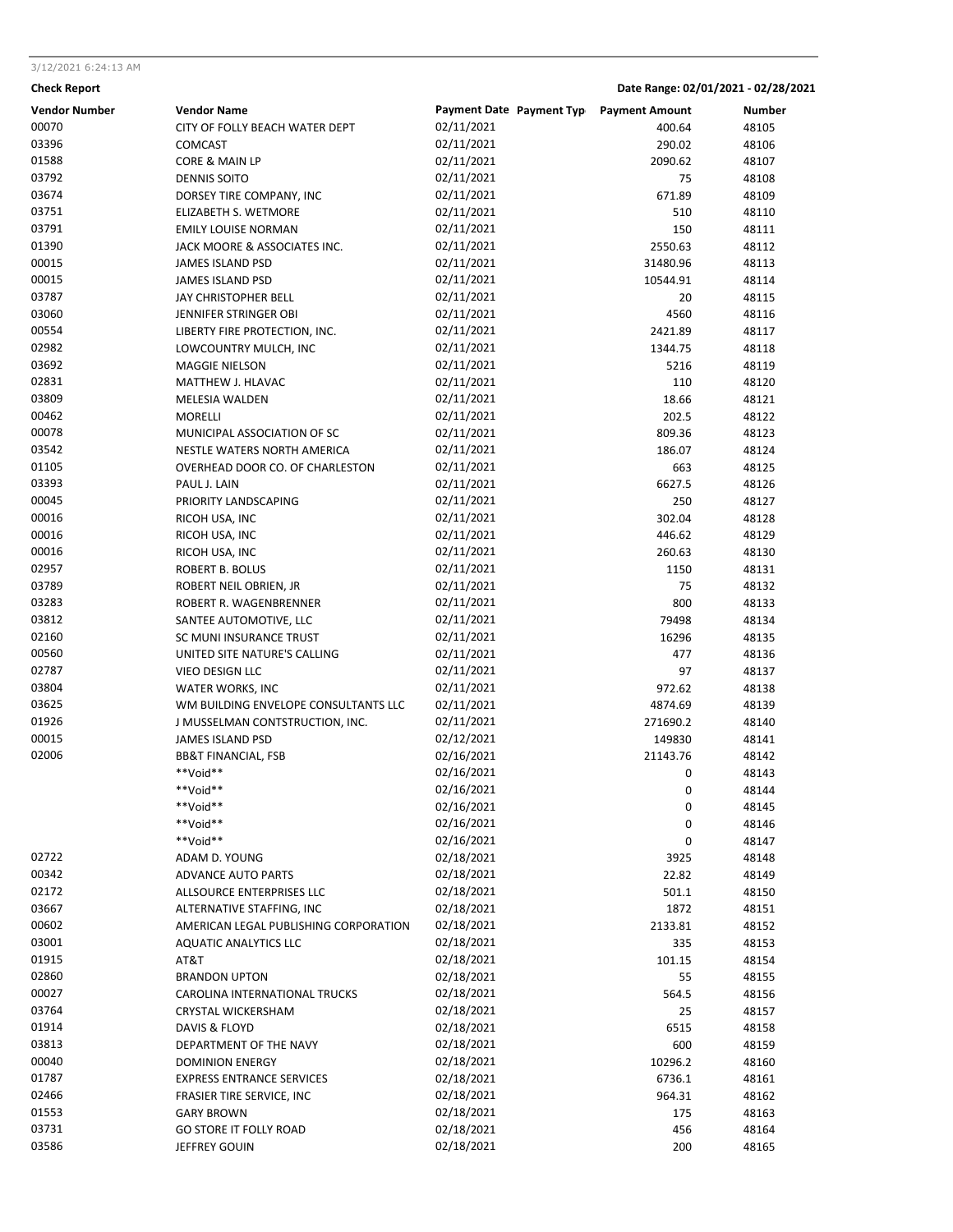# 3/12/2021 6:24:13 AM

```
Check Report Date Range: 02/01/2021 - 02/28/2021
```

| <b>Vendor Number</b> | <b>Vendor Name</b>                        | Payment Date Payment Typ Payment Amount |           | Number |
|----------------------|-------------------------------------------|-----------------------------------------|-----------|--------|
| 02963                | <b>KATHARINE EICH</b>                     | 02/18/2021                              | 197.85    | 48166  |
| 01040                | O'CONNOR, INC.                            | 02/18/2021                              | 131.28    | 48167  |
| 01105                | OVERHEAD DOOR CO. OF CHARLESTON           | 02/18/2021                              | 997.5     | 48168  |
| 02969                | PALMETTO CLEARING & GRADING               | 02/18/2021                              | 790.25    | 48169  |
| 03393                | PAUL J. LAIN                              | 02/18/2021                              | 3025      | 48170  |
| 00329                | PITNEY BOWES                              | 02/18/2021                              | 185.28    | 48171  |
| 00227                | PITNEY BOWES - PURCHASE POWER             | 02/18/2021                              | 1000      | 48172  |
| 00045                | PRIORITY LANDSCAPING                      | 02/18/2021                              | 250       | 48173  |
| 03075                | ROBERT AUSTIN BRYSON                      | 02/18/2021                              | 67.66     | 48174  |
| 02957                | ROBERT B. BOLUS                           | 02/18/2021                              | 1450      | 48175  |
| 03812                | SANTEE AUTOMOTIVE, LLC                    | 02/18/2021                              | 40427     | 48176  |
| 02160                |                                           | 02/18/2021                              |           |        |
|                      | SC MUNI INSURANCE TRUST                   |                                         | 4133.06   | 48177  |
| 00505                | <b>SC SECRETARY OF STATE</b>              | 02/18/2021                              | 25        | 48178  |
| 01210                | SEGRA                                     | 02/18/2021                              | 2988.28   | 48179  |
| 03742                | TODD K. YOUNGBLOOD                        | 02/18/2021                              | 650       | 48180  |
| 02182                | TYLER TECHNOLOGIES, INC                   | 02/18/2021                              | 525       | 48181  |
| 03081                | <b>ULINE</b>                              | 02/18/2021                              | 227.15    | 48182  |
| 00024                | UNIFIRST FIRST AID                        | 02/18/2021                              | 169.96    | 48183  |
| 01546                | ALL SEASONS TRUE VALUE                    | 02/25/2021                              | 100.24    | 48184  |
| 03667                | ALTERNATIVE STAFFING, INC                 | 02/25/2021                              | 1512      | 48185  |
| 01915                | AT&T                                      | 02/25/2021                              | 1093.24   | 48186  |
| 03710                | <b>BLACK MULE PRINT SERVICES</b>          | 02/25/2021                              | 328.63    | 48187  |
| 03005                | <b>BOLDS PLUMBING LLC</b>                 | 02/25/2021                              | 716.37    | 48188  |
| 01703                | <b>BRET MARIETTI</b>                      | 02/25/2021                              | 1880      | 48189  |
| 03695                | COMODO SECURITY SOLUTIONS                 | 02/25/2021                              | 7500      | 48190  |
| 01588                | CORE & MAIN LP                            | 02/25/2021                              | 1678.6    | 48191  |
| 03674                | DORSEY TIRE COMPANY, INC                  | 02/25/2021                              | 457.91    | 48192  |
| 02278                | DUNCAN PARNELL, INC                       | 02/25/2021                              | 75        | 48193  |
| 03519                | ESO SOLUTIONS, INC                        | 02/25/2021                              | 4207.55   | 48194  |
| 00015                | JAMES ISLAND PSD                          | 02/25/2021                              | 165189.8  | 48195  |
| 03785                | <b>LOU YUANG</b>                          | 02/25/2021                              | 76        | 48196  |
| 01105                | OVERHEAD DOOR CO. OF CHARLESTON           | 02/25/2021                              | 165       | 48197  |
| 03149                | <b>READ'S UNIFORMS INC</b>                | 02/25/2021                              | 875.29    | 48198  |
| 00016                |                                           | 02/25/2021                              |           |        |
| 00016                | RICOH USA, INC                            |                                         | 223.31    | 48199  |
|                      | RICOH USA, INC                            | 02/25/2021                              | 253.96    | 48200  |
| 00016                | RICOH USA, INC                            | 02/25/2021                              | 474.4     | 48201  |
| 00016                | RICOH USA, INC                            | 02/25/2021                              | 133.87    | 48202  |
| 03795                | RIKE ROOFING SERVICES, INC                | 02/25/2021                              | 188334.73 | 48203  |
| 02957                | ROBERT B. BOLUS                           | 02/25/2021                              | 1000      | 48204  |
| 03283                | ROBERT R. WAGENBRENNER                    | 02/25/2021                              | 800       | 48205  |
| 00859                | SC STATE BUDGET & CONTROL OFFICE OF INS   | 02/25/2021                              | 548.62    | 48206  |
| 00559                | <b>SCDEW</b>                              | 02/25/2021                              | 282.13    | 48207  |
| 02845                | SEACOAST SUPPLY, LLC                      | 02/25/2021                              | 425.32    | 48208  |
| 00106                | STATE FISCAL ACCOUNTABLILITY AUTHORITY    | 02/25/2021                              | 280.67    | 48209  |
| 00106                | STATE FISCAL ACCOUNTABLILITY AUTHORITY    | 02/25/2021                              | 250       | 48210  |
| 02738                | SYNCB/AMAZON                              | 02/25/2021                              | 4748.6    | 48211  |
|                      | **Void**                                  | 02/25/2021                              | 0         | 48212  |
| 00560                | UNITED SITE NATURE'S CALLING              | 02/25/2021                              | 1090      | 48213  |
| 02206                | VOYAGER FLEET SYSTEMS, INC.               | 02/25/2021                              | 4943.87   | 48214  |
| 03476                | <b>WEATHERLY MEADORS - TIDELINE TOURS</b> | 02/25/2021                              | 30        | 48215  |
| 00457                | AFLAC                                     | 02/25/2021                              | 139.21    | 48216  |
| 03502                | <b>ASIFLEX</b>                            | 02/25/2021                              | 157.05    | 48217  |
| 02803                | LIBERTY NATIONAL LIFE INSURANCE CO        | 02/25/2021                              | 32.2      | 48218  |
| 02686                | NEW YORK LIFE INSURANCE COMPANY           | 02/25/2021                              | 281.28    | 48219  |
| 00018                | SC RETIREMENT SYSTEMS                     | 02/25/2021                              | 30035.77  | 48220  |
|                      |                                           | 02/25/2021                              |           |        |
| 00859                | SC STATE BUDGET & CONTROL OFFICE OF INS   |                                         | 23603.42  | 48221  |
|                      | **Void**                                  | 02/25/2021                              | 0         | 48222  |
| 02086                | <b>SCDOR</b>                              | 02/25/2021                              | 117.45    | 48223  |
| 03577                | SOUTH CAROLINA STATE DISBURSEMENT UNIT    | 02/25/2021                              | 245.21    | 48224  |